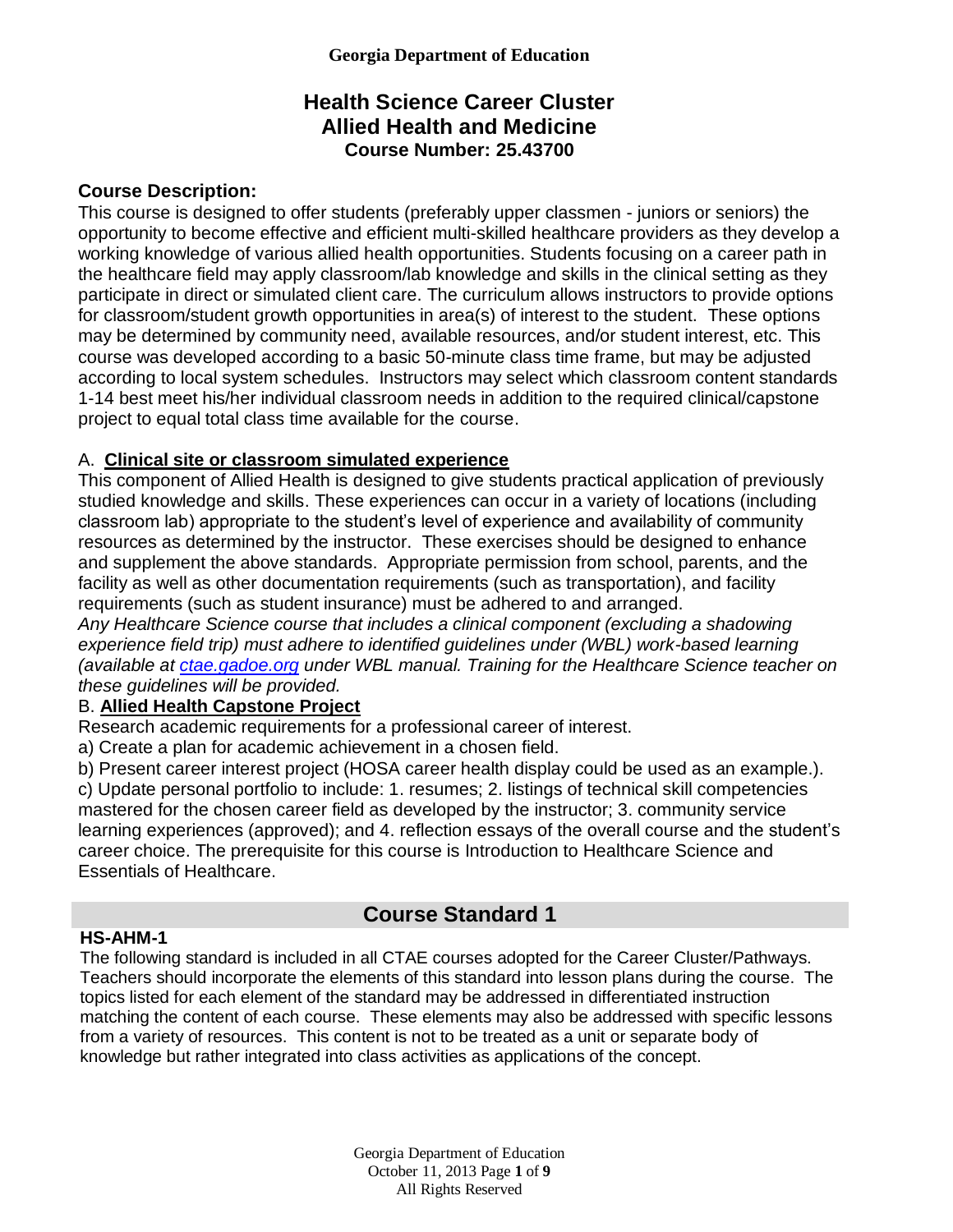# **Standard: Demonstrate employability skills required by business and industry.**

The following elements should be integrated throughout the content of this course.

|--|

|                         |                          | $\frac{1}{2}$             | $\frac{1}{2}$               |                             |
|-------------------------|--------------------------|---------------------------|-----------------------------|-----------------------------|
| <b>Person-to-Person</b> | <b>Telephone and</b>     | <b>Cell Phone and</b>     | <b>Communicating At</b>     | <b>Listening</b>            |
| <b>Etiquette</b>        | <b>Email Etiquette</b>   | <b>Internet Etiquette</b> | Work                        |                             |
| Interacting with        | Telephone                | <b>Using Blogs</b>        | Improving                   | Reasons, Benefits,          |
| Your Boss               | Conversations            |                           | <b>Communication Skills</b> | and Barriers                |
| Interacting with        | <b>Barriers</b> to Phone | Using Social Media        | <b>Effective Oral</b>       | <b>Listening Strategies</b> |
| Subordinates            | conversations            |                           | Communication               |                             |
| Interacting with        | Making and               |                           | <b>Effective Written</b>    | Ways We Filter              |
| Co-workers              | <b>Returning Calls</b>   |                           | Communication               | What We Hear                |
| Interacting with        | Making Cold Calls        |                           | <b>Effective Nonverbal</b>  | Developing a                |
| Suppliers               |                          |                           | Skills                      | <b>Listening Attitude</b>   |
|                         | Handling                 |                           | <b>Effective Word Use</b>   | Show You Are                |
|                         | Conference Calls         |                           |                             | Listening                   |
|                         | Handling                 |                           | Giving and Receiving        | <b>Asking Questions</b>     |
|                         | <b>Unsolicited Calls</b> |                           | Feedback                    |                             |
|                         |                          |                           |                             | <b>Obtaining Feedback</b>   |
|                         |                          |                           |                             | Getting Others to           |
|                         |                          |                           |                             | Listen                      |

| <b>Nonverbal</b>             | Written                  | <b>Speaking</b>            | <b>Applications and Effective</b> |
|------------------------------|--------------------------|----------------------------|-----------------------------------|
| Communication                | Communication            |                            | <b>Résumés</b>                    |
| Communicating                | <b>Writing Documents</b> | <b>Using Language</b>      | Completing a Job Application      |
| Nonverbally                  |                          | Carefully                  |                                   |
| Reading Body Language        | Constructive             | One-on-One                 | Writing a Cover Letter            |
| and mixed Messages           | Criticism in Writing     | Conversations              |                                   |
| Matching Verbal and          |                          | Small Group                | Things to Include in a Résumé     |
| Nonverbal communication      |                          | Communication              |                                   |
| <b>Improving Nonverbal</b>   |                          | Large Group                | Selling Yourself in a Résumé      |
| <b>Indicators</b>            |                          | Communication              |                                   |
| Nonverbal Feedback           |                          | <b>Making Speeches</b>     | Terms to Use in a Résumé          |
| Showing Confidence           |                          | Involving the              | Describing Your Job Strengths     |
| Nonverbally                  |                          | Audience                   |                                   |
| <b>Showing Assertiveness</b> |                          | <b>Answering Questions</b> | Organizing Your Résumé            |
|                              |                          | Visual and Media Aids      | Writing an Electronic Résumé      |
|                              |                          | Errors in Presentation     | Dressing Up Your Résumé           |

### **1.2 Demonstrate creativity by asking challenging questions and applying innovative procedures and methods.**

| <b>Teamwork and Problem Solving</b> | <b>Meeting Etiquette</b>                      |  |
|-------------------------------------|-----------------------------------------------|--|
| <b>Thinking Creatively</b>          | Preparation and Participation in Meetings     |  |
| <b>Taking Risks</b>                 | Conducting Two-Person or Large Group Meetings |  |
| <b>Building Team Communication</b>  | Inviting and Introducing Speakers             |  |
|                                     | Facilitating Discussions and Closing          |  |
|                                     | Preparing Visual Aids                         |  |
|                                     | <b>Virtual Meetings</b>                       |  |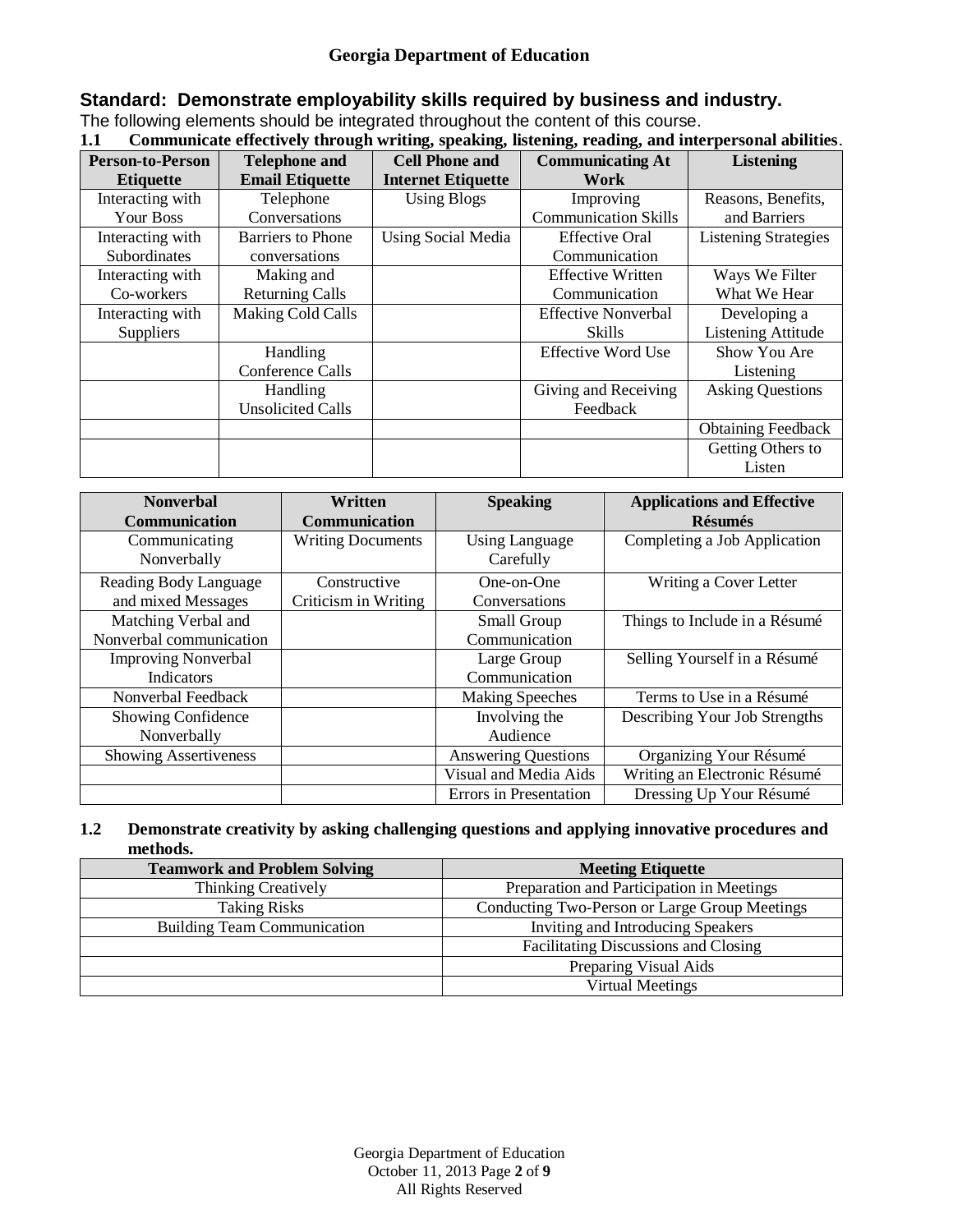| Problem                 | career planning and employment bleautholist<br><b>Customer Service</b> | <b>The Application Process</b> | <b>Interviewing</b>     | <b>Finding the Right</b> |
|-------------------------|------------------------------------------------------------------------|--------------------------------|-------------------------|--------------------------|
| <b>Solving</b>          |                                                                        |                                | <b>Skills</b>           | Job                      |
| Transferable            | Gaining Trust and                                                      | Providing Information,         | Preparing for an        | Locating Jobs and        |
| <b>Job Skills</b>       | Interacting with                                                       | Accuracy and Double            | Interview               | Networking               |
|                         | <b>Customers</b>                                                       | Checking                       |                         |                          |
| Becoming a              | Learning and                                                           | <b>Online Application</b>      | Questions to Ask in     | <b>Job Shopping</b>      |
| Problem Solver          | <b>Giving Customers</b>                                                | Process                        | an Interview            | Online                   |
|                         | What They Want                                                         |                                |                         |                          |
| Identifying a           | <b>Keeping Customers</b>                                               | Following Up After             | Things to Include in    | <b>Job Search</b>        |
| Problem                 | Coming Back                                                            | Submitting an Application      | a Career Portfolio      | Websites                 |
| Becoming a              | Seeing the                                                             | Effective Résumés:             | <b>Traits Employers</b> | Participation in Job     |
| <b>Critical Thinker</b> | Customer's Point                                                       |                                | are Seeking             | Fairs                    |
| Managing                | Selling Yourself and                                                   | Matching Your Talents to       | Considerations          | Searching the            |
|                         | the Company                                                            | a Job                          | Before Taking a Job     | <b>Classified Ads</b>    |
|                         | <b>Handling Customer</b>                                               | When a Résumé Should           |                         | <b>Using Employment</b>  |
|                         | Complaints                                                             | be Used                        |                         | Agencies                 |
|                         | Strategies for                                                         |                                |                         | Landing an               |
|                         | <b>Customer Service</b>                                                |                                |                         | Internship               |
|                         |                                                                        |                                |                         | <b>Staying Motivated</b> |
|                         |                                                                        |                                |                         | to Search                |

#### **1.3 Exhibit critical thinking and problem solving skills to locate, analyze and apply information in career planning and employment situations.**

**1.4 Model work readiness traits required for success in the workplace including integrity, honesty, accountability, punctuality, time management, and respect for diversity.**

| Workplace            | <b>Personal</b>        | <b>Employer</b>            | <b>Business Etiquette</b> | <b>Communicating at</b>    |
|----------------------|------------------------|----------------------------|---------------------------|----------------------------|
| <b>Ethics</b>        | <b>Characteristics</b> | <b>Expectations</b>        |                           | Work                       |
| Demonstrating        | Demonstrating a        | <b>Behaviors Employers</b> | Language and              | <b>Handling Anger</b>      |
| Good Work Ethic      | Good Attitude          | Expect                     | <b>Behavior</b>           |                            |
| Behaving             | Gaining and            | Objectionable              | Keeping Information       | Dealing with               |
| Appropriately        | <b>Showing Respect</b> | <b>Behaviors</b>           | Confidential              | <b>Difficult Coworkers</b> |
| Maintaining          | Demonstrating          | Establishing               | <b>Avoiding Gossip</b>    | Dealing with a             |
| Honesty              | Responsibility         | Credibility                |                           | <b>Difficult Boss</b>      |
| Playing Fair         | Showing                | Demonstrating Your         | Appropriate Work          | Dealing with               |
|                      | Dependability          | <b>Skills</b>              | Email                     | <b>Difficult Customers</b> |
| <b>Using Ethical</b> | <b>Being Courteous</b> | <b>Building Work</b>       | Cell Phone Etiquette      | Dealing with Conflict      |
| Language             |                        | Relationships              |                           |                            |
| Showing              | Gaining                |                            | Appropriate Work          |                            |
| Responsibility       | Coworkers' Trust       |                            | Texting                   |                            |
| Reducing             | Persevering            |                            | Understanding             |                            |
| Harassment           |                        |                            | Copyright                 |                            |
| Respecting           | Handling               |                            | Social Networking         |                            |
| Diversity            | Criticism              |                            |                           |                            |
| Making               | Showing                |                            |                           |                            |
| Truthfulness a       | Professionalism        |                            |                           |                            |
| Habit                |                        |                            |                           |                            |
| Leaving a Job        |                        |                            |                           |                            |
| Ethically            |                        |                            |                           |                            |

### **1.5 Apply the appropriate skill sets to be productive in a changing, technological, diverse workplace to be able to work independently and apply team work skills.**

| <b>Expected Work Traits</b>       | <b>Teamwork</b>             | <b>Time Management</b>            |
|-----------------------------------|-----------------------------|-----------------------------------|
| Demonstrating Responsibility      | Teamwork Skills             | <b>Managing Time</b>              |
| Dealing with Information Overload | Reasons Companies Use Teams | <b>Putting First Things First</b> |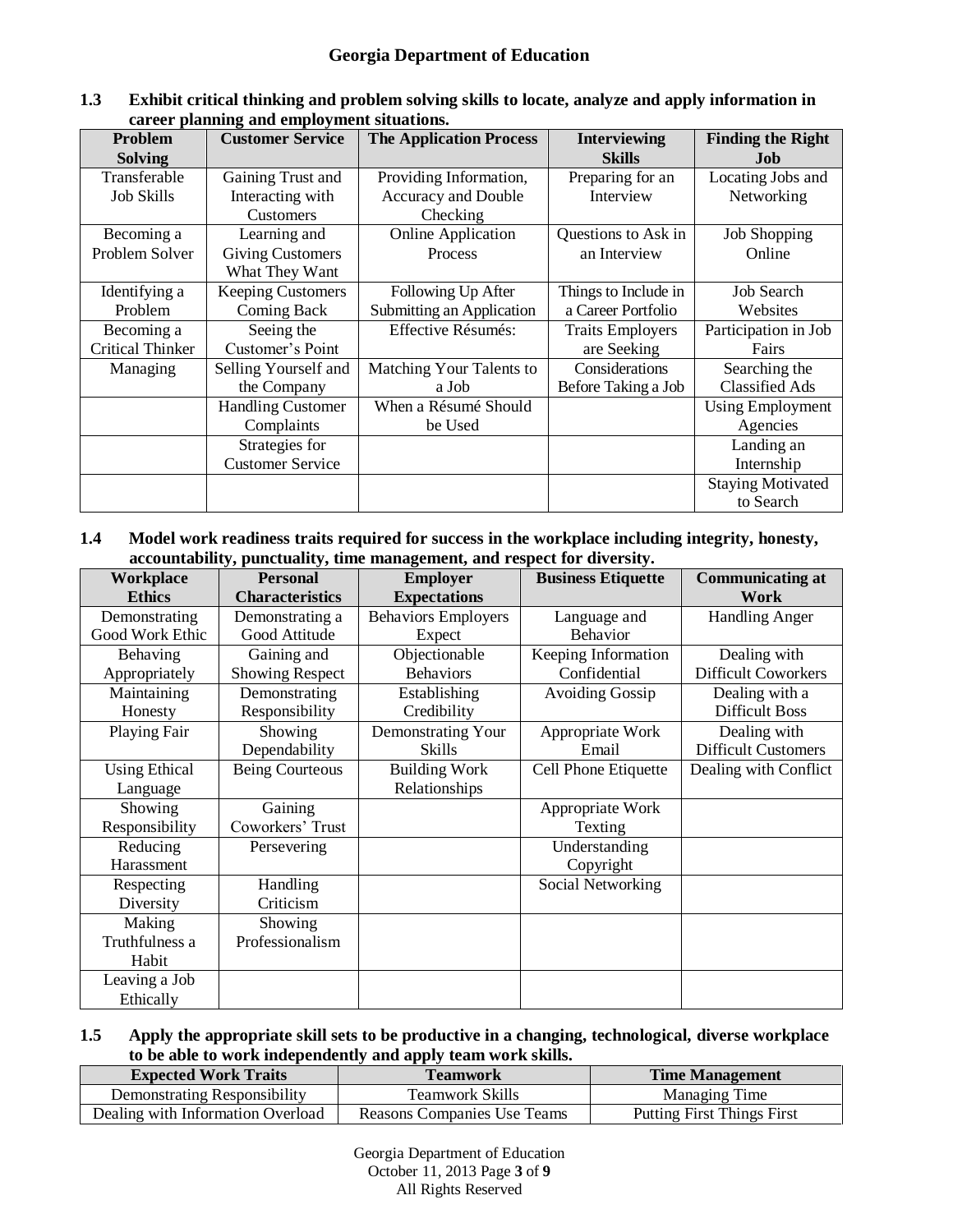#### **Georgia Department of Education**

| Transferable Job Skills   | Decisions Teams Make              | <b>Juggling Many Priorities</b>     |
|---------------------------|-----------------------------------|-------------------------------------|
| <b>Managing Change</b>    | <b>Team Responsibilities</b>      | Overcoming Procrastination          |
| Adopting a New Technology | Problems That Affect Teams        | Organizing Workspace and Tasks      |
|                           | Expressing Yourself on a Team     | <b>Staying Organized</b>            |
|                           | Giving and Receiving Constructive | Finding More Time                   |
|                           | Criticism                         |                                     |
|                           |                                   | <b>Managing Projects</b>            |
|                           |                                   | Prioritizing Personal and Work Life |

#### **1.6 Present a professional image through appearance, behavior and language.**

| <b>On-the-Job Etiquette</b>     | <b>Person-to-Person Etiquette</b> | <b>Communication Etiquette</b> | <b>Presenting Yourself</b>  |
|---------------------------------|-----------------------------------|--------------------------------|-----------------------------|
| <b>Using Professional</b>       | <b>Meeting Business</b>           | Creating a Good Impression     | <b>Looking Professional</b> |
| <b>Manners</b>                  | Acquaintances                     |                                |                             |
| <b>Introducing People</b>       | Meeting People for the First      | Keeping Phone Calls            | Dressing for Success        |
|                                 | Time                              | Professional                   |                             |
| <b>Appropriate Dress</b>        | <b>Showing Politeness</b>         | Proper Use of Work Email       | Showing a                   |
|                                 |                                   |                                | Professional Attitude       |
| <b>Business Meal Functions</b>  |                                   | Proper Use of Cell Phone       | <b>Using Good Posture</b>   |
| Behavior at Work                |                                   | Proper Use in Texting          | Presenting Yourself to      |
| Parties                         |                                   |                                | Associates                  |
| <b>Behavior at Conventions</b>  |                                   |                                | <b>Accepting Criticism</b>  |
| <b>International Etiquette</b>  |                                   |                                | Demonstrating               |
|                                 |                                   |                                | Leadership                  |
| <b>Cross-Cultural Etiquette</b> |                                   |                                |                             |
| Working in a Cubicle            |                                   |                                |                             |

## **Support of CTAE Foundation Course Standards and Georgia Standards of Excellence L9-10RST 1-10 and L9-10WHST 1-10:**

Georgia Standards of Excellence ELA/Literacy standards have been written specifically for technical subjects and have been adopted as part of the official standards for all CTAE courses.

# **Course Standard 2**

## **Research advanced technical skills in respiratory care. Respiratory Services (500 minutes)**

- 2.1 Review scope of practice for respiratory services.
- 2.2 Identify normal and abnormal respiratory effort.
- 2.3 Correctly apply pulse oximeter for measurement of oxygen saturation, and recognize the difference between normal and abnormal readings.
- 2.4 Observe medical personnel assisting clients with respiratory management devices such as nasal cannula, simple oxygen mask, Venturi mask, non-rebreath, nasopharyngeal airway (NPA), oropharyngeal airway (OPA), and tracheostomy.
- 2.5 Demonstrate proper technique and use of bag mask ventilation (AMBU) on a manikin.

# **Course Standard 3**

### **HS-AHM-3**

**HS-AHM-2**

### **Analyze advanced technical skills within the imaging services field. Imaging Services (450 minutes)**

- 3.1 Review scope of practice for imaging services.
- 3.2 Differentiate between the types and functions of diagnostic imaging techniques, including the following:
	- Computer-Assisted Tomography (CAT)

Georgia Department of Education October 11, 2013 Page **4** of **9** All Rights Reserved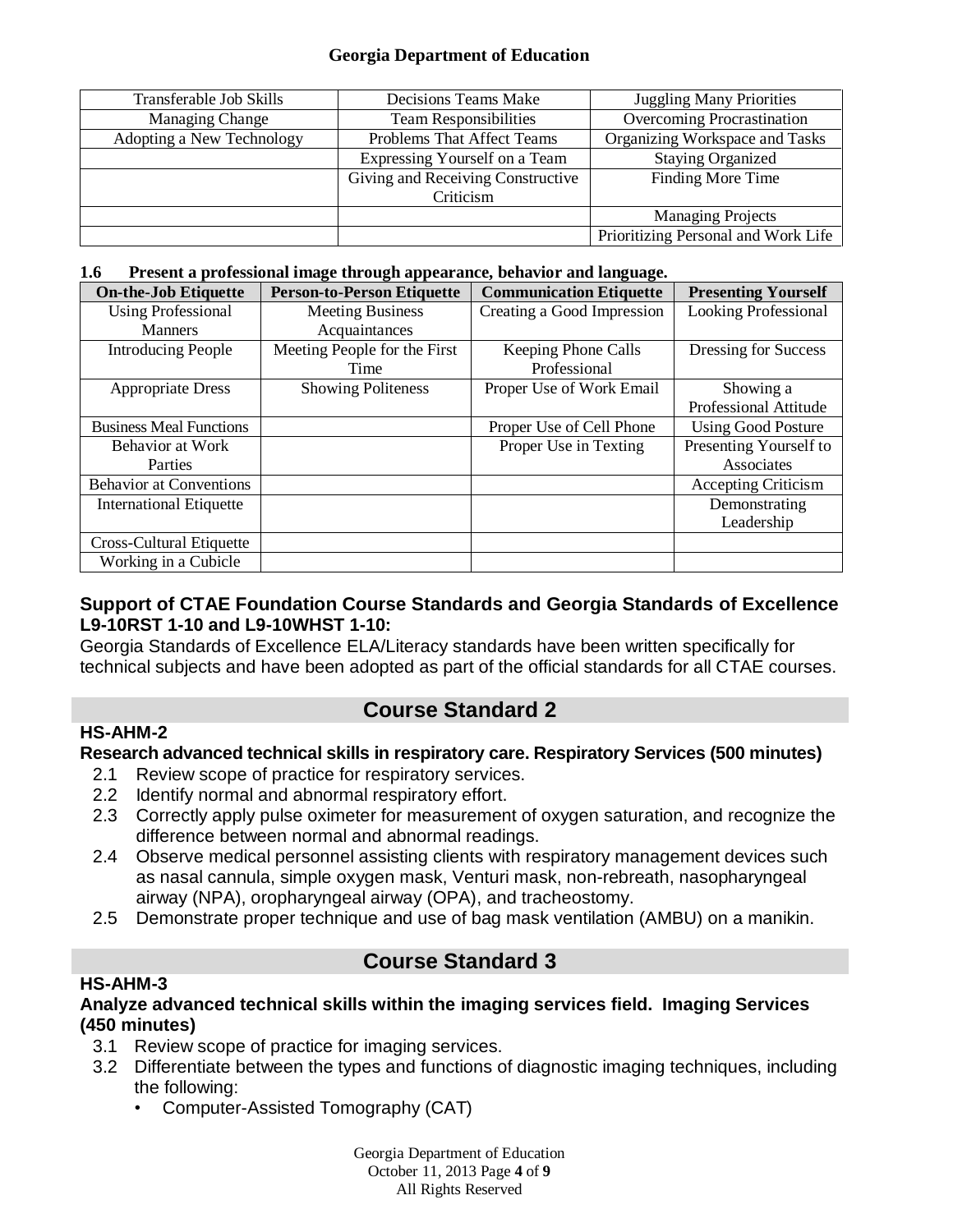#### **Georgia Department of Education**

- Magnetic Resonance Imaging (MRI)
- Positron Emissions Tomography (PET)
- ultrasound imaging
- X-Rays
- arrhythmia monitoring
- pulmonary monitoring
- obstetrical/neonatal monitoring
- 3.3 Examine the types of medical information/records each diagnostic imaging technique generates including:
	- Computer-Assisted Tomography (CAT)
	- Magnetic Resonance Imaging (MRI)
	- Positron Emissions Tomography (PET)
	- ultrasound Imaging
	- X-Rays
	- arrhythmia monitoring
	- pulmonary monitoring
	- obstetrical/neonatal monitoring

3.4 Discuss the impact of new technology on diagnostic imaging techniques and treatments.

# **Course Standard 4**

## **HS-AHM-4**

### **Research advanced technical skills in the surgical services field to include nutrition and fluid intake, elimination, and ostomy and wound care. Surgical services (1350 minutes)**

- 4.1 Review scope of practice for surgical services.
- 4.2 Demonstrate measurement of fluid intake and output to include documentation.
- 4.3 Observe IV site for signs/symptoms of infiltration and report findings to the nurse.
- 4.4 Describe variations in wounds and methods for reporting.
- 4.5 Describe pain associated with wounds and techniques for assessing, reporting, and managing pain.
- 4.6 Show donning and removing of surgical garments to include gown, mask, sterile gloves, and eyewear (if needed).
- 4.7 Exhibit techniques for application of sterile dressings, bandages, and binders to include documentation.
- 4.8 Demonstrate creating and maintaining of sterile field.
- 4.9 Identify various surgical instruments.
- 4.10 Demonstrate packaging of equipment for sterilization.

# **Course Standard 5**

## **HS-AHM-5**

### **Perform advanced technical skills within rehabilitation services. Rehabilitation Services (900 minutes)**

- 5.1 Review scope of practice for rehabilitation services.
- 5.2 Describe types and management of clients with immobilization devices.
- 5.3 Set up clients correctly in special devices for promoting mobility and circulation.
- 5.4 Demonstrate proper use of rehabilitation devices (transfer belt, cane, crutches, and walker).
- 5.5 Explain the care and use of prosthetic and orthotic devices.
- 5.6 Demonstrate techniques for applying hot and cold treatments to include documentation.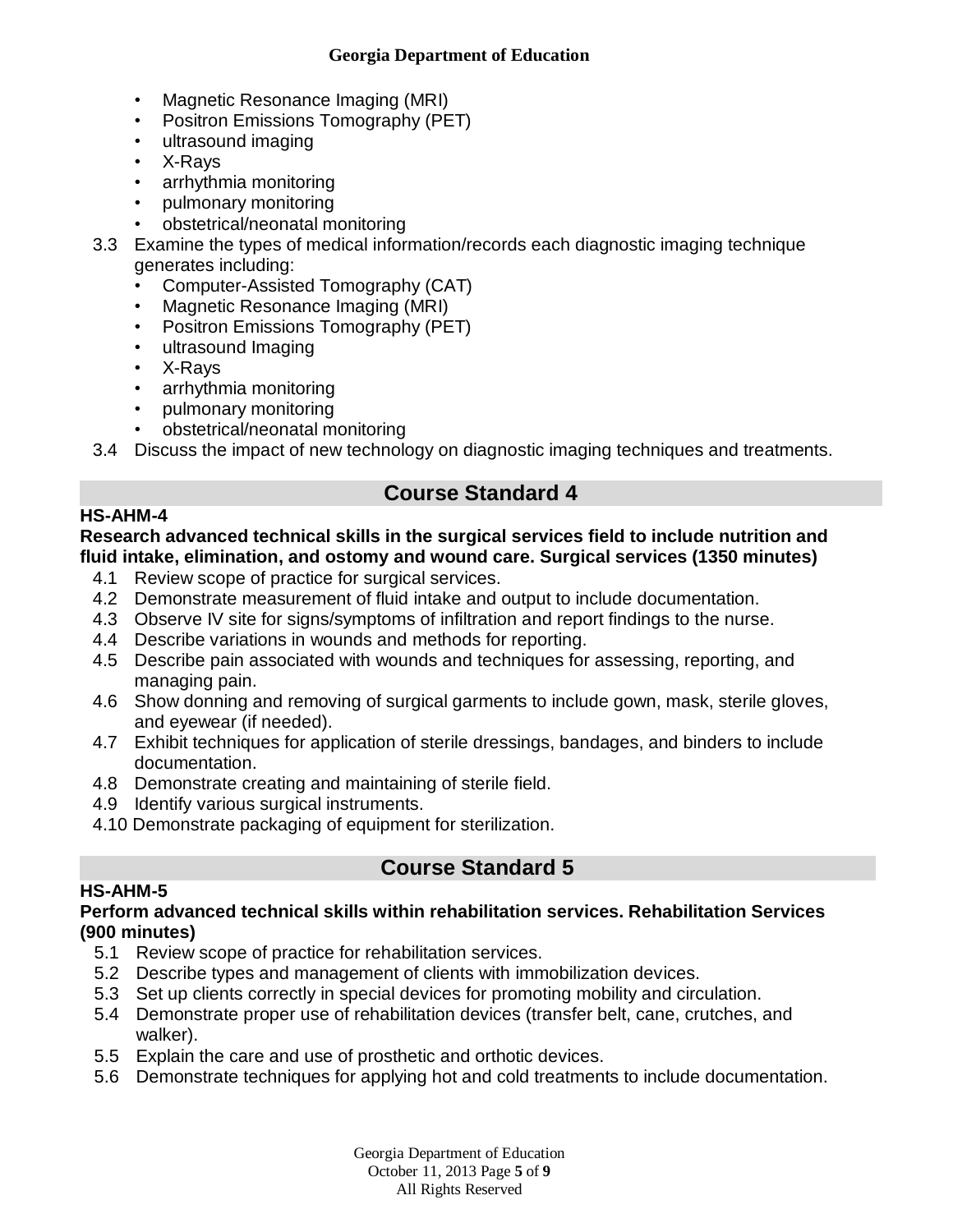# **Course Standard 6**

## **HS-AHM-6**

### **Perform advanced technical skills within pharmaceuticals. Pharmacy Services (500 minutes)**

- 6.1 Review scope of practice for pharmacy services.
- 6.2 Describe the origin of various types of drugs, comparing and contrasting each source type.
- 6.3 Compare the mechanism of action of drugs.
- 6.4 Explain how drugs are grouped into therapeutic classes.
- 6.5 Compare and contrast the advantages and disadvantages of different routes of drug administration.
- 6.6 Describe the four major processes of pharmacokinetics.
- 6.7 Demonstrate the ability to convert units within and among the metric household and apothecaries systems.
- 6.8 Calculate basic medication dosages.

# **Course Standard 7**

## **Perform advanced technical skills within dietary services. Dietary Services (450 minutes)**

- 7.1 Review scope of practice for dietary services.
- 7.2 Develop a clinical nutrition plan on a selected diagnosis, including rationale of dietary modification.
- 7.3 Compare the six groups of essential nutrients, including functions and sources.
- 7.4 Create a sample daily menu using the five major food groups and recommendations.
- 7.5 Use the body mass index graph to determine an individual's BMI.
- 7.6 Calculate an individual's daily required caloric intake to maintain current weight.
- 7.7 Describe and explain the purposes of at least eight therapeutic diets.

# **Course Standard 8**

### **HS-AHM-8**

**HS-AHM-7**

**Research the field of Complementary and Alternative Medicine (CAM) to include, but not limited to, such practices as chiropractic care, acupuncture, reflexology, massage therapy, homeopathic medicine, aromatherapy, and stress reduction techniques. Complementary and Alternative Medicine (450 minutes)**

- 8.1 Review scope of practice for CAM services.
- 8.2 Describe the type and purpose of CAM.
- 8.3 Connect "real world" applications of CAM use and the integration into health care and health promotion.
- 8.4 Demonstrate the proper technique for performing lower arm massage and safety precautions taken during the procedure.

# **Course Standard 9**

## **HS-AHM-9**

#### **Perform advanced technical skills within mental health services. Mental Health Services (450 minutes)**

- 9.1 Review scope of practice for mental health services.
- 9.2 Differentiate the careers in the mental health services.
- 9.3 Distinguish the types of mental health illnesses.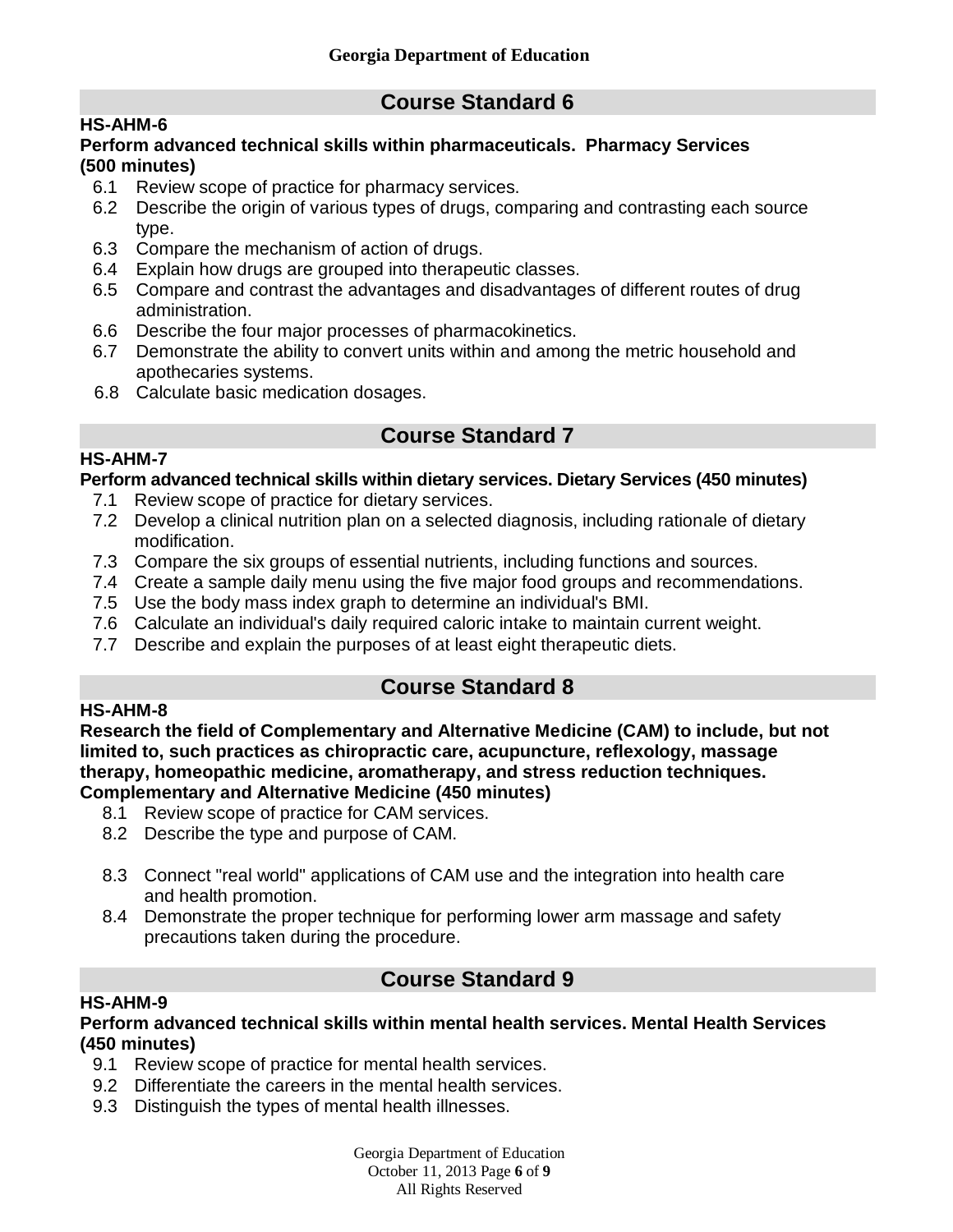### **Georgia Department of Education**

- 9.4 Compare types of anxiety and mood disorders and discuss treatment.
- 9.5 Investigate how substance abuse pertains to mental illness.
- 9.6 Compare mental health services within the home care setting versus the clinical setting.

# **Course Standard 10**

## **HS-AHM-10**

**Research public health services and epidemiology, utilizing [www.cdc.gov](http://www.cdc.gov/) as the primary source. Public Health and Epidemiology (1350 minutes)** 

- 10.1 Review scope of practice for public health and epidemiology services.
- 10.2 Identify and describe the core areas that comprise public health.
- 10.3 Explain the responsibilities of each core area in public health.
- 10.4 Discuss and analyze public health's ethical principles.
- 10.5 Explain how public health professionals tracked and identified the AIDS virus.
- 10.6 Discuss the importance of education in public health.
- 10.7 Describe the basic steps epidemiologists take when investigating an outbreak.
- 10.8 Define and give examples of emerging and re-emerging of infectious diseases.
- 10.9 Explain why infectious diseases are still one of the leading causes of death worldwide.
- 10.10 Analyze at least ten of the world's most common infectious diseases.
- 10.11 Examine available technology to combat infectious disease in developing countries.

# **Course Standard 11**

## **HS-AHM-11**

### **Perform advanced technical skills within medical office services. Medical Office Assistant (2250 minutes)**

- 11.1 Review scope of practice for medical office services.
- 11.2 Perform procedures related to administrative office skills, including:
	- managing patient accounts, writing receipts, and balancing accounts,
	- writing checks,
	- scheduling appointments,
	- answering phone calls,
	- completing insurance claims to include diagnostic coding for reimbursement, and
	- managing electronic health care records.
- 11.3 Perform procedures related to back office skills, including:
	- Physical and history:
		- o List procedures that are typically performed before a general physical examination.
		- o Demonstrate the procedure for conducting a patient history interview.
		- o Demonstrate techniques used in the measurement of weight, height and vital signs of adult, children and infants.
	- Suture/staple removal:
		- o Describe the special surgical procedures performed in an office setting.
		- o Identify the instruments used in minor surgery and describe their functions.
		- o Compare and contrast the procedures for medical and surgical asepsis in minor surgery.
		- o Analyze the Medical Office Assistant's (MOA) duties in preparing a patient for minor surgery.
		- o Describe the types of local anesthetics for minor surgery and the MOA's role in their administration.
		- o Summarize the MOA's duties in the postoperative period.
		- o Demonstrate the correct procedure for suture and staple removal.

Georgia Department of Education October 11, 2013 Page **7** of **9** All Rights Reserved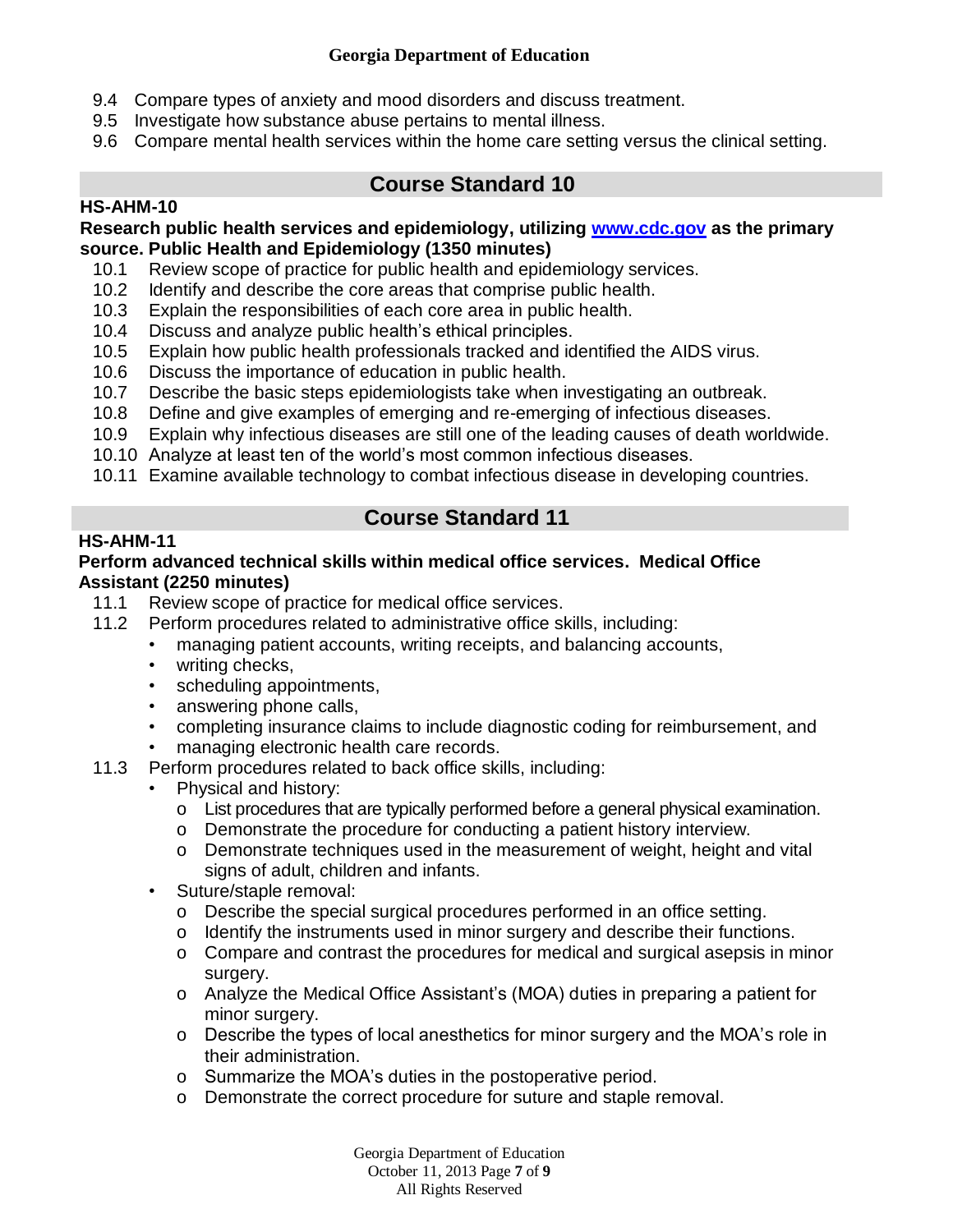- Assisting with physical examinations:
	- o Summarize the MOA's role in preparing the examination room.
	- o Describe the importance of such factors as temperature, lighting, and ventilation in setting up the examination room.
	- o Outline the steps necessary to prepare the patient for an examination.
	- o Identify, arrange, and prepare instruments and supplies used in a general physical examination.
	- o Demonstrate how to position and drape a patient in each of the common examination positions.
	- o Explain how to eliminate hazards to physical safety in the examination room.
- Hearing and vision screenings:
	- o Describe ways to detect vision problems.
	- o Analyze how vision and hearing changes with the aging process.
	- o List the types of hearing loss.
	- o Explain the procedures for screening and diagnosing vision and hearing problems.
	- o Compare and contrast various treatments for vision and hearing disorders.
	- o Explain how patients can be educated about preventive ear and eye care.

# **Course Standard 12**

### **HS-AHM-12**

**Perform advanced technical skills within medical laboratory services using simulated equipment based on school, county, and facility protocol. Medical Laboratory Services (900 minutes)**

- 12.1 Review scope of practice for medical laboratory services.
- 12.2 Simulate the process of obtaining blood glucose samples correctly (per county policy), recording, and reporting findings to the nurse.
- 12.3 Simulate techniques for collecting urine and stool specimens including documentation.
- 12.4 Simulate proper procedure for capillary blood tests.
- 12.5 Identify and simulate basic techniques for venipuncture procedures.

## **HS-AHM-13**

## **Course Standard 13**

### **Perform advanced technical skills within cardiology services. Cardiology Services (450 minutes)**

- 13.1 Review scope of practice for allied health careers in Cardiology Services.
- 13.2 Compare and contrast normal sinus, bradycardia, tachycardia, and asytole rhythms by evaluating manual or digital rhythm strips.
- 13.3 Set up the client and apply leads for EKG or cardiac monitoring correctly.
- 13.4 Contrast between EKG and Echocardiogram procedures and the diagnostic capacity of each.

# **Course Standard 14**

## **HS-AHM-14**

### **Perform advanced technical skills within emergency services. Emergency Services (2250 minutes)**

- 14.1 Review scope of practice for emergency services.
- 14.2 Identify and demonstrate first aid procedures for the following:
	- poisoning
	- bleeding wounds

Georgia Department of Education October 11, 2013 Page **8** of **9** All Rights Reserved